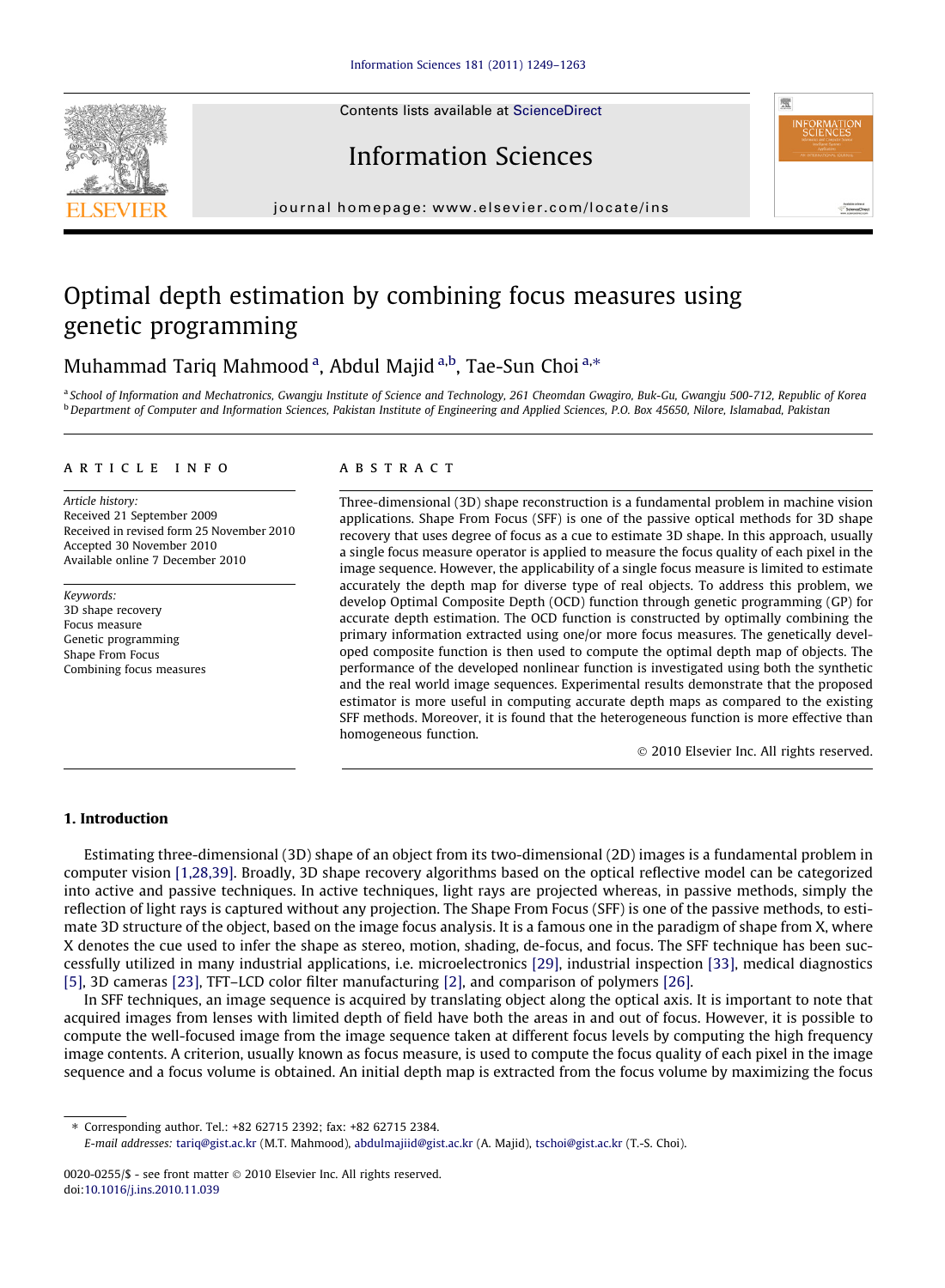measure along the optical axis. In the literature, many focus measure operators are reported in spatial [\[10,16,36\]](#page--1-0) and transform domains [\[18,19,25,37,42\].](#page--1-0) Once an initial depth map is computed, an approximation technique is applied to further refine these results [\[24,28,35\].](#page--1-0) Most of these techniques use a single focus measure to estimate the initial depth map. Due to the diverse nature of real images, it is difficult for a single focus measure to perform equally well under different scenarios. Moreover, it is hard to select a suitable focus measure for specific conditions. Another drawback with existing techniques is the error introduced in computing initial depth map also propagates to the approximation step. This demands to develop a new generalized optimal depth estimator that can effectively incorporate useful information from more than one focus measures.

In this work, we propose a novel idea of combining the initial depth and focus values extracted from various focus measures. Using this concept, the advantages of one focus measure can overcome the shortcomings of other focus measures. However, the problem is how to combine them in a best possible way. Under such circumstances, we introduce genetic programming (GP) based technique that optimally combines the initial information extracted from one or more focus measures. GP approach works on the principles of natural selection and recombination to search the space for possible solutions under a fitness criterion. Due to the flexibility of adjustable parameters, GP optimization technique [\[8,13,14,17,27\]](#page--1-0) is widely used in the applications of image processing [\[31\],](#page--1-0) pattern recognition [\[21\],](#page--1-0) and computer vision [\[22\]](#page--1-0). In the proposed scheme, GP based Optimal Composite Depth (OCD) functions are developed using homogeneous and heterogeneous feature sets. In the first step, features consisting of initial focus and depth values are computed through existing focus measures. The useful feature information and the random constants are combined through arithmetic operators to develop the OCD function. The composite function is then used to compute the optimal depth map. The improved performance of the developed function is investigated using the synthetic and the real images. Experimental results demonstrate the superiority of the proposed GP based scheme over the conventional focus measures.

In the remainder of the paper, Section 2 describes the SFF scheme and presents a summary of existing focus measures and approximation techniques. Section 3 describes the effect of focus measures on the depth map based on experimental results. Section 4 describes the proposed GP based scheme in detail. Section 5 explains experimental setup and comparative analysis. Finally, Section 6 concludes this study.

#### 2. Background

#### 2.1. Shape From Focus

Shape From Focus techniques retrieve the spatial information from multiple images of the same scene taken at different focus levels. In SFF, the objective is to find out the depth by measuring the distance of well-focused position of every object point from the camera lens. Once distances for all points of the object are known, the 3D shape can be recovered. Fig. 1 shows the basic geometry of image formation of focused and de-focused objects through the convex lens. Suppose the lens is stationary and the images are obtained on image plane by translating object along the optical axis. All light rays, which are radiated from the object, are intercepted by the lens and converged at the image plane. A point O on the object is well focused and its image is obtained at point  $O'$  on image detector. A well-focused point  $O$  satisfies the lens law:





Fig. 1. Image formation in convex lens for focused and de-focused object.